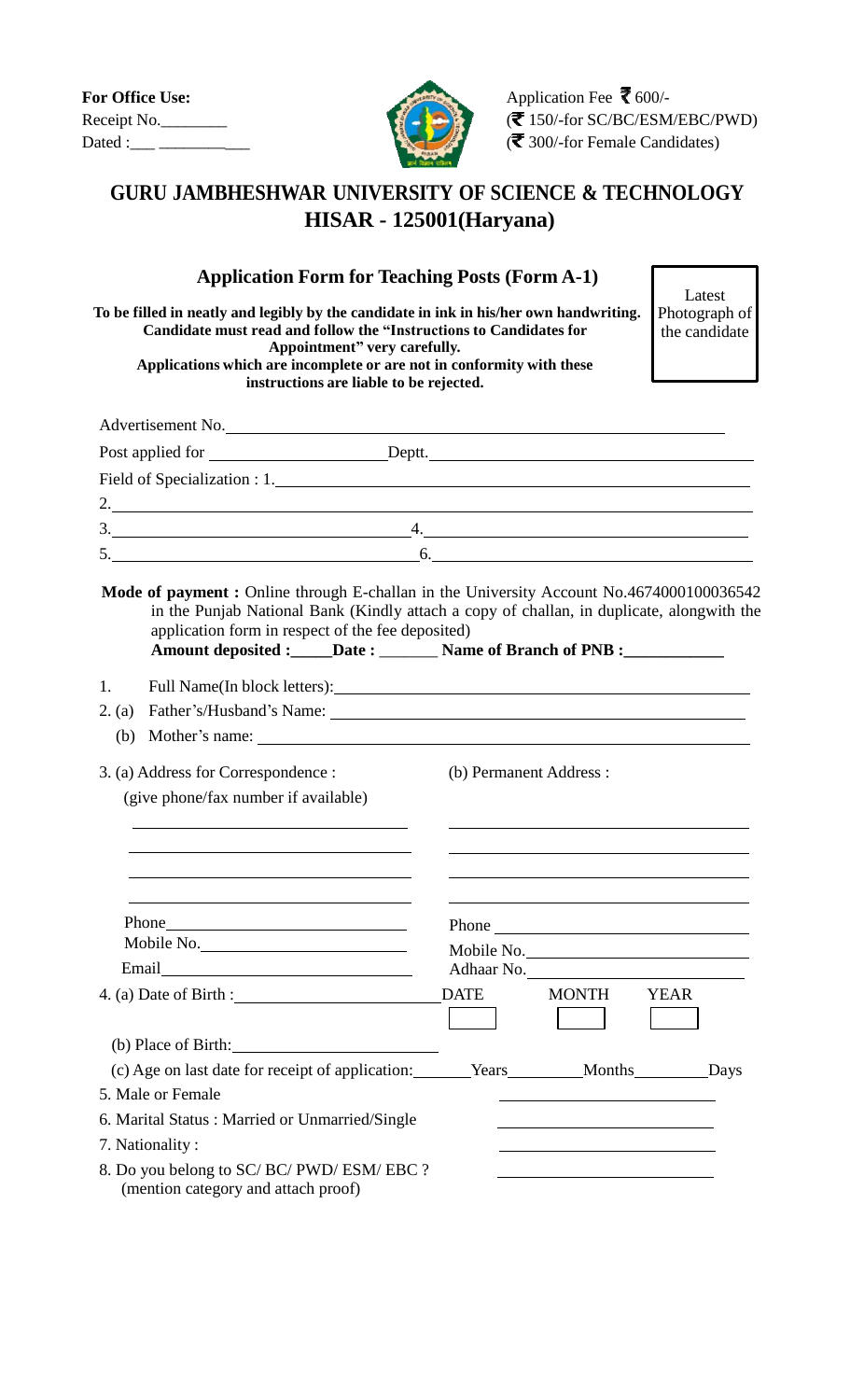| 9. Academic qualifications (Commencing with the High School or equivalent examination) |  |  |
|----------------------------------------------------------------------------------------|--|--|
|                                                                                        |  |  |

| Examination/<br>degree                                                                 | Year | Division                          | %age of<br>Marks/Grade | University/<br>Board | Subjects/<br>Specialisation(s) | Award/Medal/<br>Merit, if any |
|----------------------------------------------------------------------------------------|------|-----------------------------------|------------------------|----------------------|--------------------------------|-------------------------------|
| Matric/<br>Hr. Secondary                                                               |      |                                   |                        |                      |                                |                               |
| Pre-Uni./ $+2$ /Inter                                                                  |      |                                   |                        |                      |                                |                               |
| B.E./B.Tech./BA/<br>B.Sc./B.Com./<br>B.Pharma. /BPT                                    |      |                                   |                        |                      |                                |                               |
| M.E./M.Tech./<br>MBA/M.Com./<br>M.Sc./ M.Pharma./<br>MPT/ any other<br>Master's Degree |      |                                   |                        |                      |                                |                               |
| NET/SLET                                                                               |      |                                   |                        |                      |                                |                               |
| M.Phil                                                                                 |      |                                   |                        |                      |                                |                               |
| Ph.D.                                                                                  |      | Name of the University/ Institute |                        |                      |                                |                               |
| Any other<br>qualifications                                                            |      |                                   |                        |                      |                                |                               |

### 10. Teaching/Professional/Research positions held

(give particulars in descending chronological order starting with the present post)

| $\sqrt{2}$ $\sqrt{2}$<br>Employer | Post held | Pay Scale | <b>Basic Pay</b> |            | Period of employment Nature of duties/work |
|-----------------------------------|-----------|-----------|------------------|------------|--------------------------------------------|
|                                   |           |           |                  | From<br>To | Teaching/Research/other                    |
|                                   |           |           |                  |            |                                            |
|                                   |           |           |                  |            |                                            |
|                                   |           |           |                  |            |                                            |
|                                   |           |           |                  |            |                                            |
|                                   |           |           |                  |            |                                            |
|                                   |           |           |                  |            |                                            |
|                                   |           |           |                  |            |                                            |
|                                   |           |           |                  |            |                                            |
|                                   |           |           |                  |            |                                            |

- 11. (a) Has there been any break in your service career? If so, give details thereof with reasons \_
	- (b) Have you ever been punished during your service or convicted by a Court of Law? If so, give details
	- (c) Were you at any time declared medically unfit or asked to submit your resignation or discharged or dismissed? If yes, give details in a separate sheet.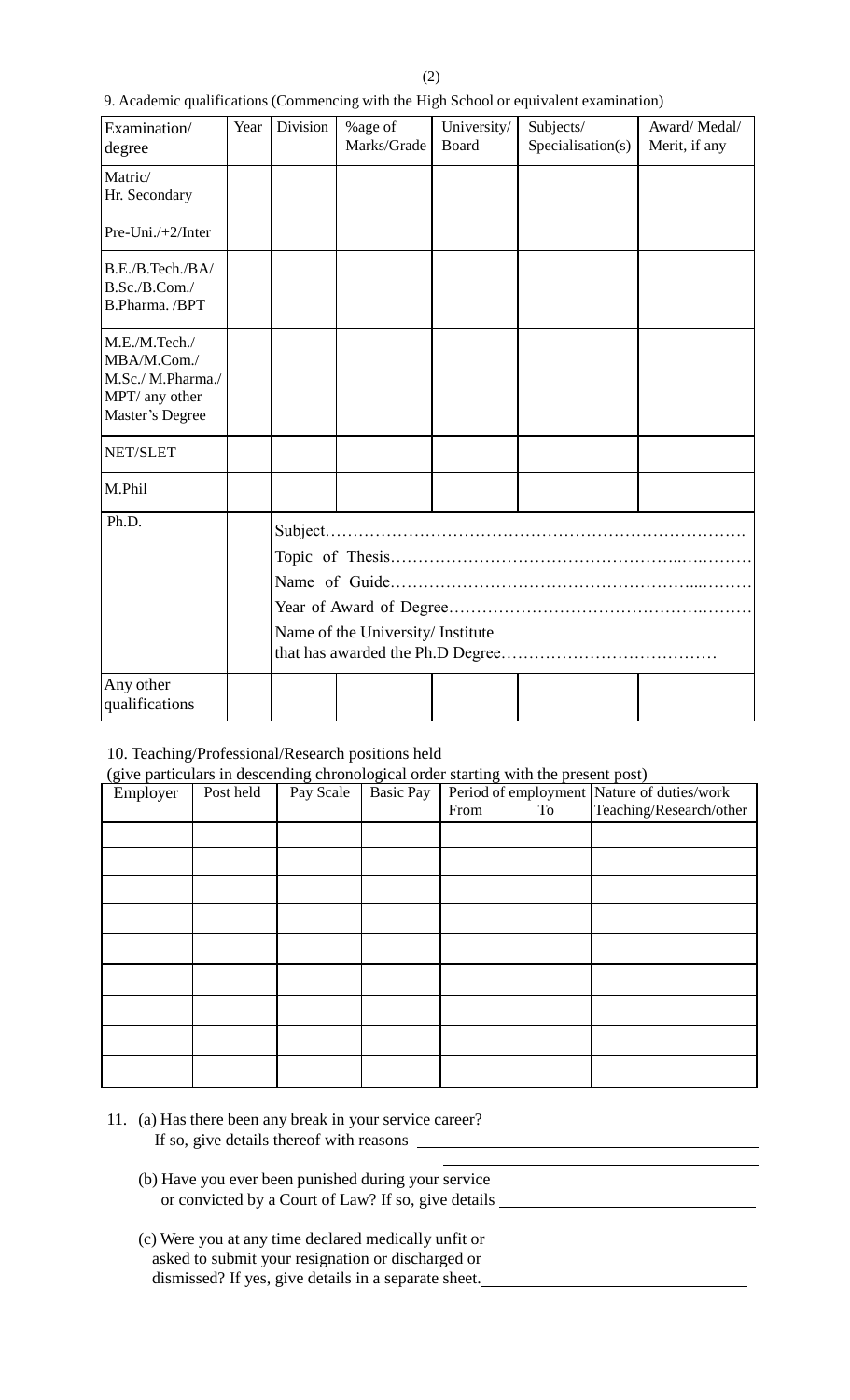| 12.   | Summary of Performance:                                           |      |      |                |
|-------|-------------------------------------------------------------------|------|------|----------------|
| (a)   | <b>Teaching Experience</b>                                        |      |      |                |
|       |                                                                   | From | To   | Years & Months |
| (i)   | <b>Under Graduate</b>                                             |      |      |                |
| (ii)  | Post Graduate                                                     |      |      |                |
| (iii) | <b>Total Teaching Experience</b>                                  |      |      |                |
|       | (Common period under (i) $\&$ (ii)<br>above be counted once only) |      |      |                |
| (iv)  | Date of Registration for Ph.D.                                    |      |      |                |
|       | Date of award of Ph.D.                                            |      |      |                |
| (v)   | Participation in Production of Educational TV/Radio Programmes:   |      |      |                |
| (vi)  | Short term/Continuing Education/Special Course conducted:         |      |      |                |
| (b)   | <b>Course Curriculum Developed</b><br>(Please specify)            |      | U.G. | P.G.           |

(c) List of Major Publications: (Give number and attach list with full detail)

| Publications           | Published | In Press, if any | Accepted for<br>Publication | Communicated<br>for Publication |
|------------------------|-----------|------------------|-----------------------------|---------------------------------|
| <b>Books:</b>          |           |                  |                             |                                 |
| Independently          |           |                  |                             |                                 |
| Jointly                |           |                  |                             |                                 |
| <b>Research Papers</b> |           |                  |                             |                                 |
| Independently          |           |                  |                             |                                 |
| Jointly                |           |                  |                             |                                 |
| <b>Patents</b>         |           |                  |                             |                                 |
| Independently          |           |                  |                             |                                 |
| Jointly                |           |                  |                             |                                 |

| (d) |  | Number of research projects supervised: |
|-----|--|-----------------------------------------|
|     |  |                                         |

|       | Awarded                                       | Submitted | In Progress |  |
|-------|-----------------------------------------------|-----------|-------------|--|
| (i)   | Ph.D.                                         |           |             |  |
| (ii)  | M.Phil.                                       |           |             |  |
| (iii) | Master's degree                               |           |             |  |
| (e)   | Sponsored research/consultancy projects       | Completed | In Progress |  |
| (i)   | Number of sponsored research projects         |           |             |  |
| (ii)  | Number of consultancy projects                |           |             |  |
| (f)   | Prizes/Medals/Awards/Honours(please specify): |           |             |  |

- (g) Extra-curricular activities, if any. Give details of proficiency acquired in games, sports and part taken in other extra-curricular or social activities such as NCC, public debates and social service etc.
	- As a student
	- After entering service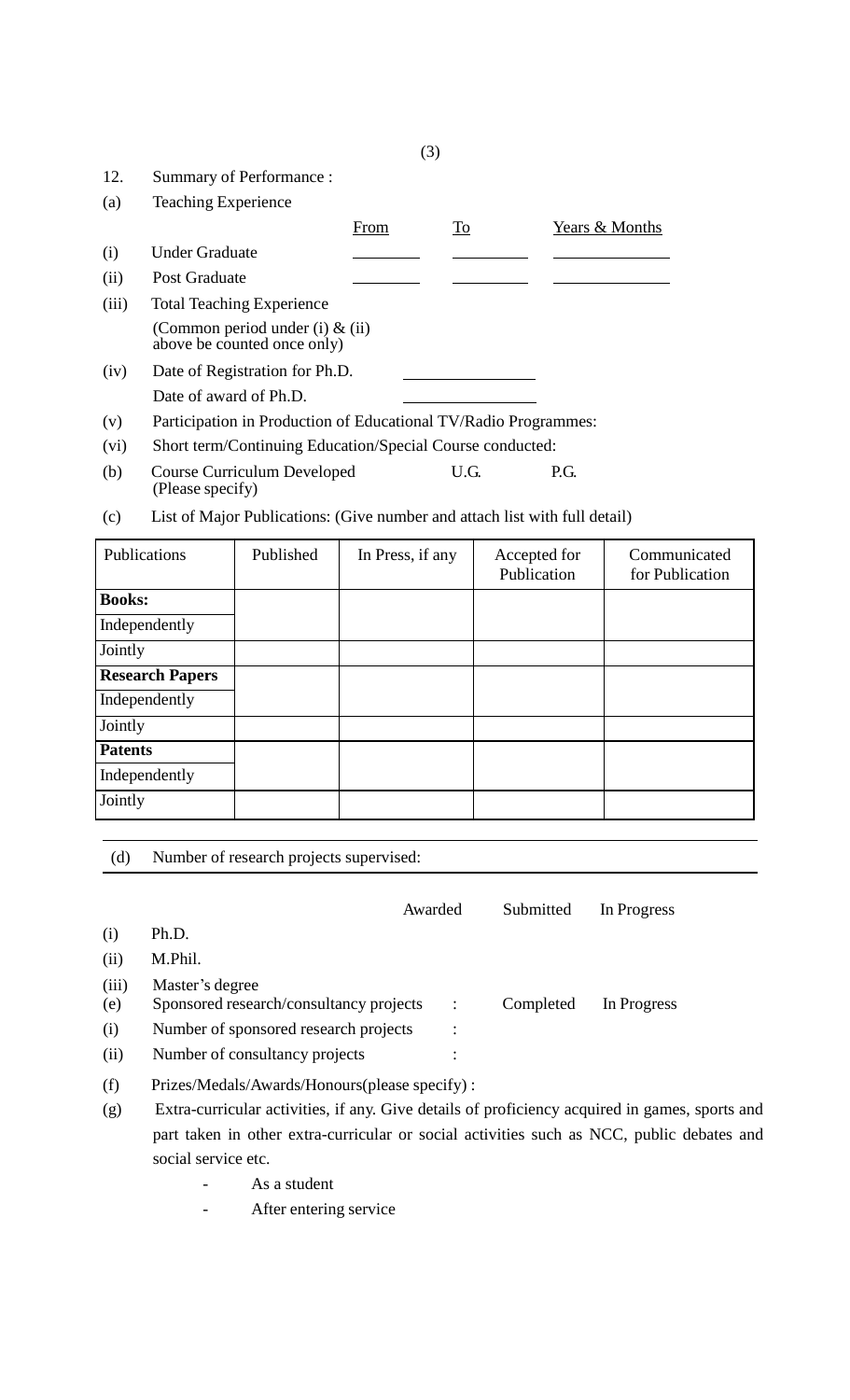### (h) Academic visits abroad

| Country visited | Purpose of visit | Period |  |
|-----------------|------------------|--------|--|
|                 |                  | From   |  |

### 13. Special training/assignments/any other relevant particulars:

### 14. Specialisation:

| (a) Specialisation in the degree preceding Ph.D. |  |  |  |  |  |  |
|--------------------------------------------------|--|--|--|--|--|--|
|--------------------------------------------------|--|--|--|--|--|--|

(b) Research specialization

(c) Courses taught

### 15. (a)Present Salary

| Scale of $pay*($                                   |  |
|----------------------------------------------------|--|
| Present basic pay*(                                |  |
| Present basic pay                                  |  |
| Present D.A.                                       |  |
| Other allowances, if any, as at present            |  |
| Total                                              |  |
| *Mention whether revised or unrevised, as relevant |  |
| (b) Salary acceptable (if selected)                |  |

16. (a) Membership/Fellowship of professional bodies:

- (b) Knowledge of foreign language:
- (c) Other activities/responsibilities: (Applicant maymention any special qualification/ experience which have not been included under the heads given above)
- (d) If appointed, time required for joining the post:

(e) Any other relevant information, not given above.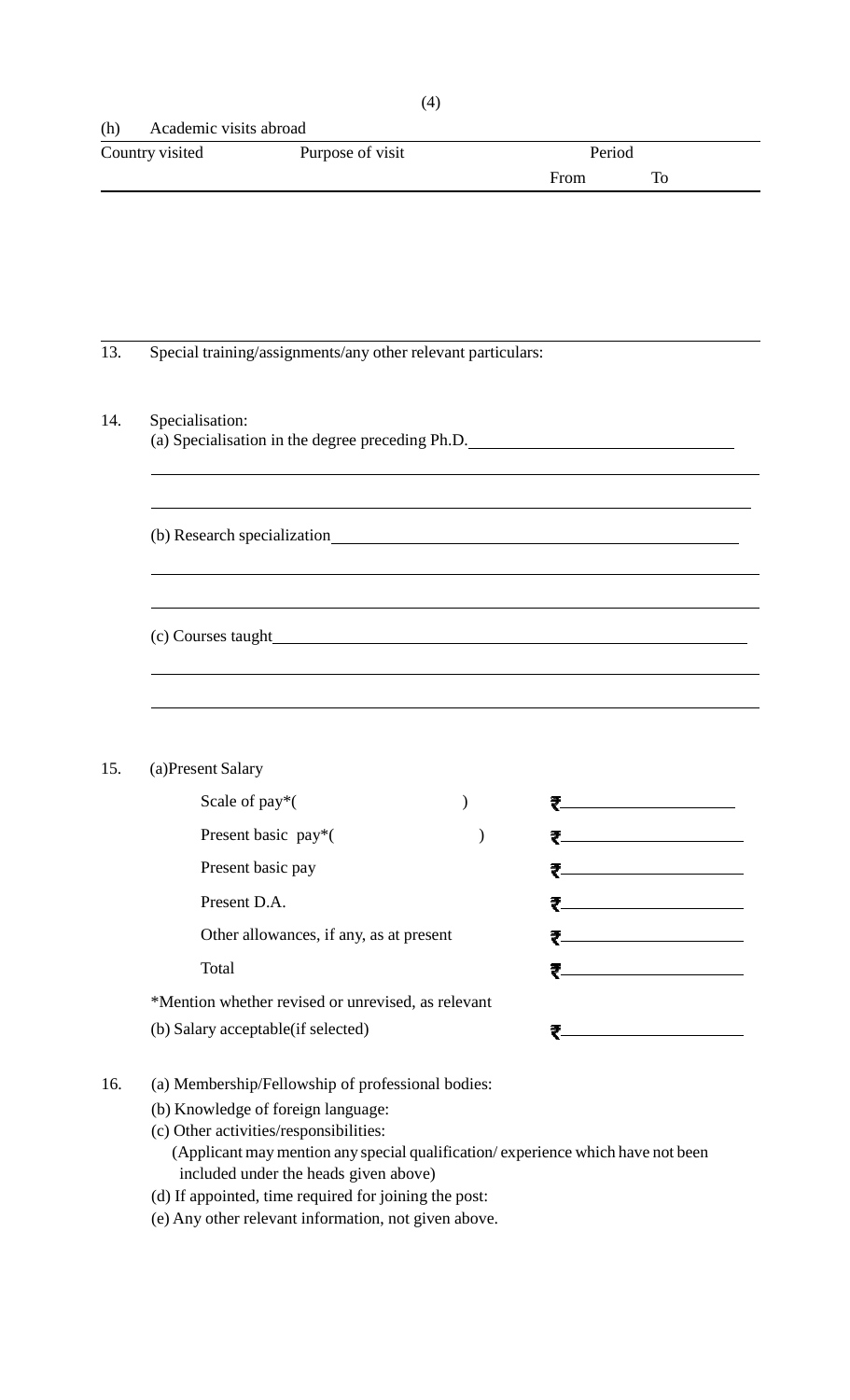17. Any other information (Please give details of any other credential, significant contributions and awards received etc. not mentioned earlier)

| Sr. No. | Details (mention year, value etc. where relevant) |
|---------|---------------------------------------------------|
|         |                                                   |
|         |                                                   |
|         |                                                   |
|         |                                                   |
|         |                                                   |

- 18. Category-III API-Score based on PBAS as per UGC guidelines (only for the posts of Professor and Associate Professor. Separate sheet as per proforma attached with the instructions on website of this University).
- 19. Give name, designation and address of three references not related to you. References should be of persons with or under whom you have worked or who have intimated knowledge of your work.
	- (i)
	- (ii)
	- (iii)
- 20. List of enclosures:
	- (a) Form A1 duly filled and complete in all respects.
	- (b) Form A2 duly filled and complete in all respects.
	- (c) API Performance Based Appraisal System(PBAS) duly filled and complete in all respects(only for the posts of Professor and Associate Professor)
	- (d) Other enclosures (refer to summary sheet, Form A2)

### **DECLARATION TO BE SIGNED BY THE CANDIDATE**

21. I hereby declare that the entries in this form are true to the best of my knowledge and belief. If at any time I am found to have concealed any material information or given any false details, my appointment shall be liable to be summarily terminated without notice or compensation.

### **Full signature of the applicant**

| <b>Place:</b> |  |
|---------------|--|
| <b>Date:</b>  |  |

22. Forwarded with the remarks that the institute/organization has no objection to the candidature or the applicant being considered for the post applied for, as above.

| Place:        |  |
|---------------|--|
| Date: $\_\_$  |  |
| Telephone:__  |  |
| <b>Fax :_</b> |  |

**Signature** (Head of the institution/organization) with seal Designation: Address: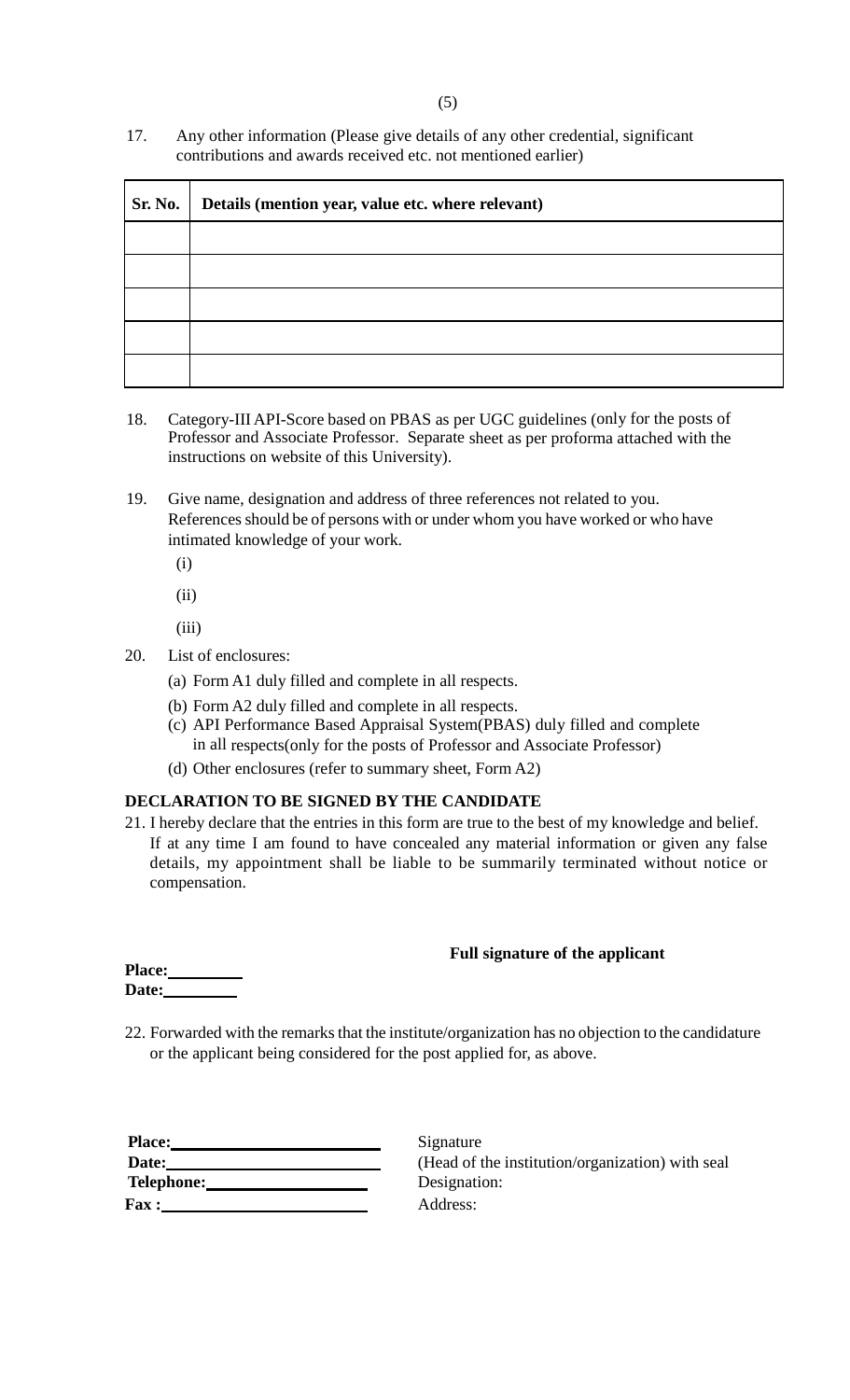

**Form : A2 Diary No. (To be filled in by the office)**

# **GURU JAMBHESHWAR UNIVERSITY OF SCIENCE & TECHNOLOGY**

## **HISAR - 125001(Haryana)**

SUMMARY SHEET (TO BE FILLED IN BY THE CANDIDATE)

### **(Eleven copies to be submitted)**

Candidates must read and follow the "Instructions to Candidates for Appointment" very carefully. Applications which are incomplete or are not in conformity with these instructions are liable to be rejected.

1. Name:

3. Application for the post of : 4. Department : 2. Date of birth:

5. Specialisation: i) ii)

 $\frac{1}{\text{iii}}$  iv)  $\frac{1}{\text{iv}}$ 

 $(v)$  vi) vi)

6. Education (Particulars of all academic or technical examinations passed and degrees obtained; commencing with the high school or equivalent examination).

| Degree                                                                                 | Board/<br>University | Year | Division | %age of<br>Marks/Grade | Discipline | Remarks,<br>if any |
|----------------------------------------------------------------------------------------|----------------------|------|----------|------------------------|------------|--------------------|
| Matric/<br>Hr. Secondary                                                               |                      |      |          |                        |            |                    |
| Pre-Uni./+2/Inter                                                                      |                      |      |          |                        |            |                    |
| B.E./B.Tech./BA/<br>B.Sc./B.Com./<br>B.Pharma. /BPT                                    |                      |      |          |                        |            |                    |
| M.E./M.Tech./MBA/<br>M.Com./ M.Sc./<br>M.Pharma./ MPT/<br>any other<br>Master's Degree |                      |      |          |                        |            |                    |
| NET/SLET/SET                                                                           |                      |      |          |                        |            |                    |
| M.Phil.                                                                                |                      |      |          |                        |            |                    |
| Ph.D.<br>Any other<br>Qualification                                                    |                      |      |          |                        |            |                    |

7. Employment (in descending chronological order starting with the present employer)

| Employer | Designation | Pay Scale | Period of employment<br>From<br>To | Nature of duties/work<br>(Teaching/Research/other) |
|----------|-------------|-----------|------------------------------------|----------------------------------------------------|
|          |             |           |                                    |                                                    |
|          |             |           |                                    |                                                    |
|          |             |           |                                    |                                                    |
|          |             |           |                                    |                                                    |
|          |             |           |                                    |                                                    |
|          |             |           |                                    |                                                    |
|          |             |           |                                    |                                                    |

(1)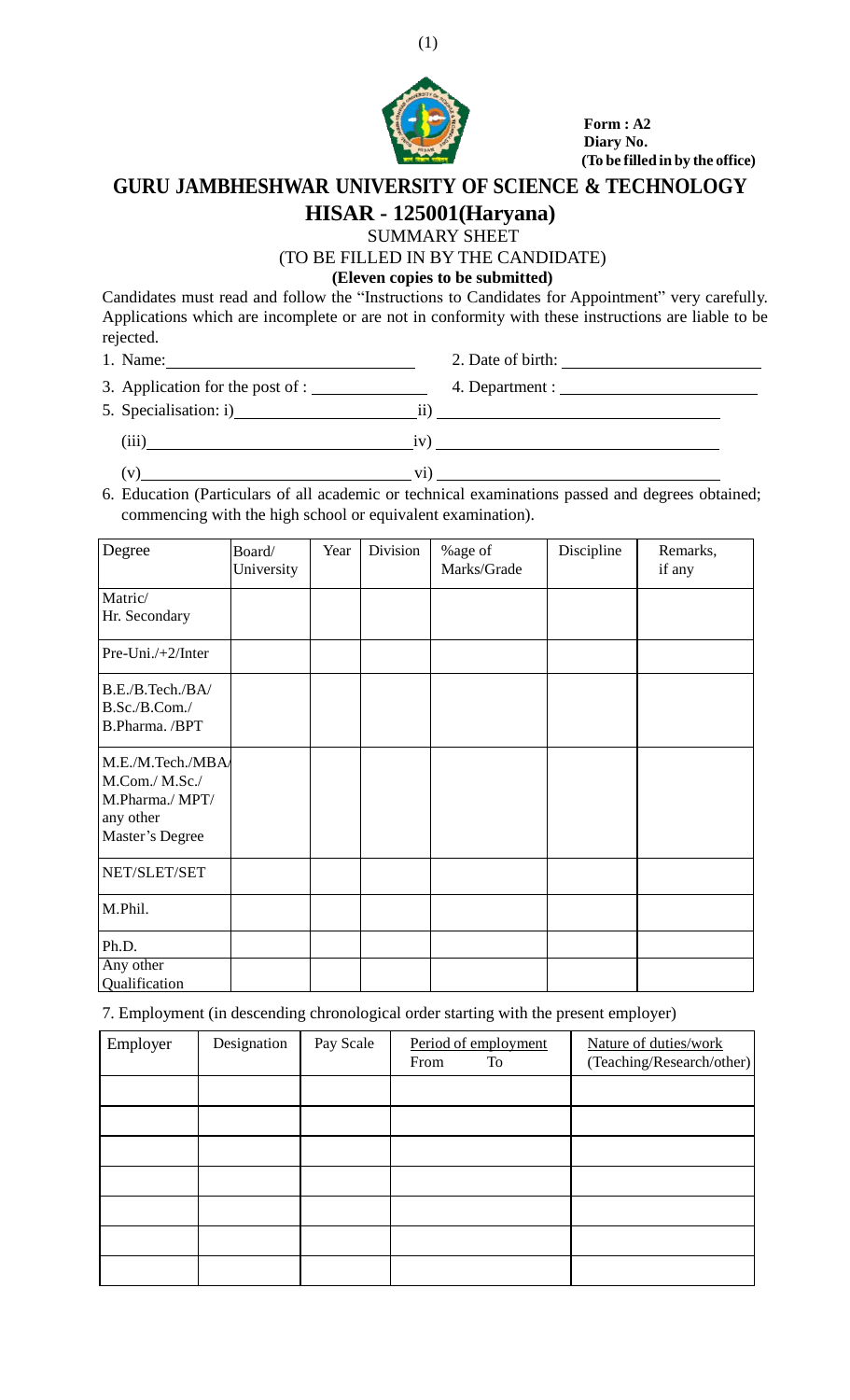| 8.<br>(a) | Summary of Performance.<br><b>Teaching Experience</b>                                                 | From | $\overline{10}$ | Years & Months |
|-----------|-------------------------------------------------------------------------------------------------------|------|-----------------|----------------|
| (i)       | <b>Under Graduate</b>                                                                                 |      |                 |                |
| (ii)      | Post Graduate                                                                                         |      |                 |                |
| (iii)     | <b>Total Teaching Experience</b><br>(Common period under (i) $\&$ (ii)<br>above be counted once only) |      |                 |                |
| (iv)      | Participation in Production of educational TV/Radio Programmes:                                       |      |                 |                |

- (v) Short term/Continuing Education/Special Course conducted:
- (b) Course Curriculum Developed U.G. P.G. (Please specify)
- (c) List of Major Publications: (Give number and attach list with full detail)

| Publications           | Published | In Press, if any | Accepted for<br>Publication | Communicated<br>for Publication |
|------------------------|-----------|------------------|-----------------------------|---------------------------------|
| <b>Books:</b>          |           |                  |                             |                                 |
| Independently          |           |                  |                             |                                 |
| Jointly                |           |                  |                             |                                 |
| <b>Research Papers</b> |           |                  |                             |                                 |
| Independently          |           |                  |                             |                                 |
| Jointly                |           |                  |                             |                                 |
| <b>Patents</b>         |           |                  |                             |                                 |
| Independently          |           |                  |                             |                                 |
| Jointly                |           |                  |                             |                                 |

(d) Research projects supervised:

Awarded Submitted In Progress

- (i) Ph.D.
- (ii) M.Phil.

(iii) Master's degree

(e) Sponsored research/consultancy projects :

| <b>Completed</b> | <b>In Progress</b> |
|------------------|--------------------|
|                  |                    |

Sponsored research :

Consultancy :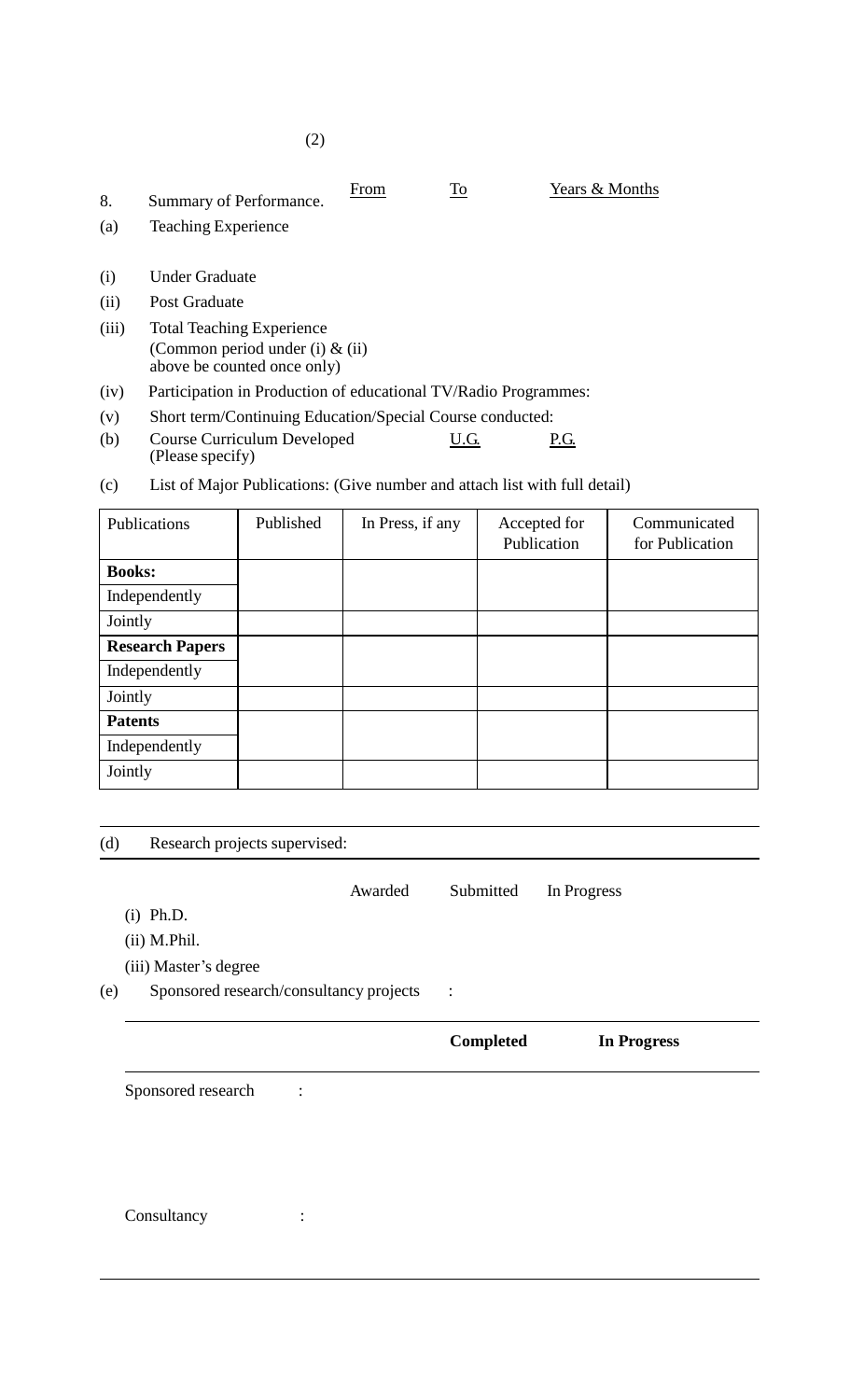- (f) Prizes/Medals/Awards/Honours
- (g) Extra-curricular activities

### (h) Academic visits abroad

| Country visited | Purpose of visit | Period |  |  |
|-----------------|------------------|--------|--|--|
|                 |                  | From   |  |  |

### 9. Special Training/Assignments/any other relevant particulars:

- 10. List of enclosures (see check list attached)
- 11. Specialisation:
- (a) Specialisation in the degree preceding Ph.D.
- (b) Research specialization

| (c) Courses taught $(1)$ |  |
|--------------------------|--|
|                          |  |

- $(4)$  (5) (5)
- 12. (a)Present Salary

Scale of pay

(Mention revised or unrevised)

Present basic pay :  $\overline{\bullet}$  Present dearness allowance:  $\overline{\bullet}$ 

Other allowances, if any, as at present : Total  $\overline{\bullet}$ 

(b) Salary acceptable(if selected)

13. Any other information. (Please give details of any other credential, significant contributions, and awards received etc. not mentioned earlier)

| Sr. No. | Details (mention year, value etc. where relevant) |  |  |
|---------|---------------------------------------------------|--|--|
|         |                                                   |  |  |
|         |                                                   |  |  |
|         |                                                   |  |  |
|         |                                                   |  |  |
|         |                                                   |  |  |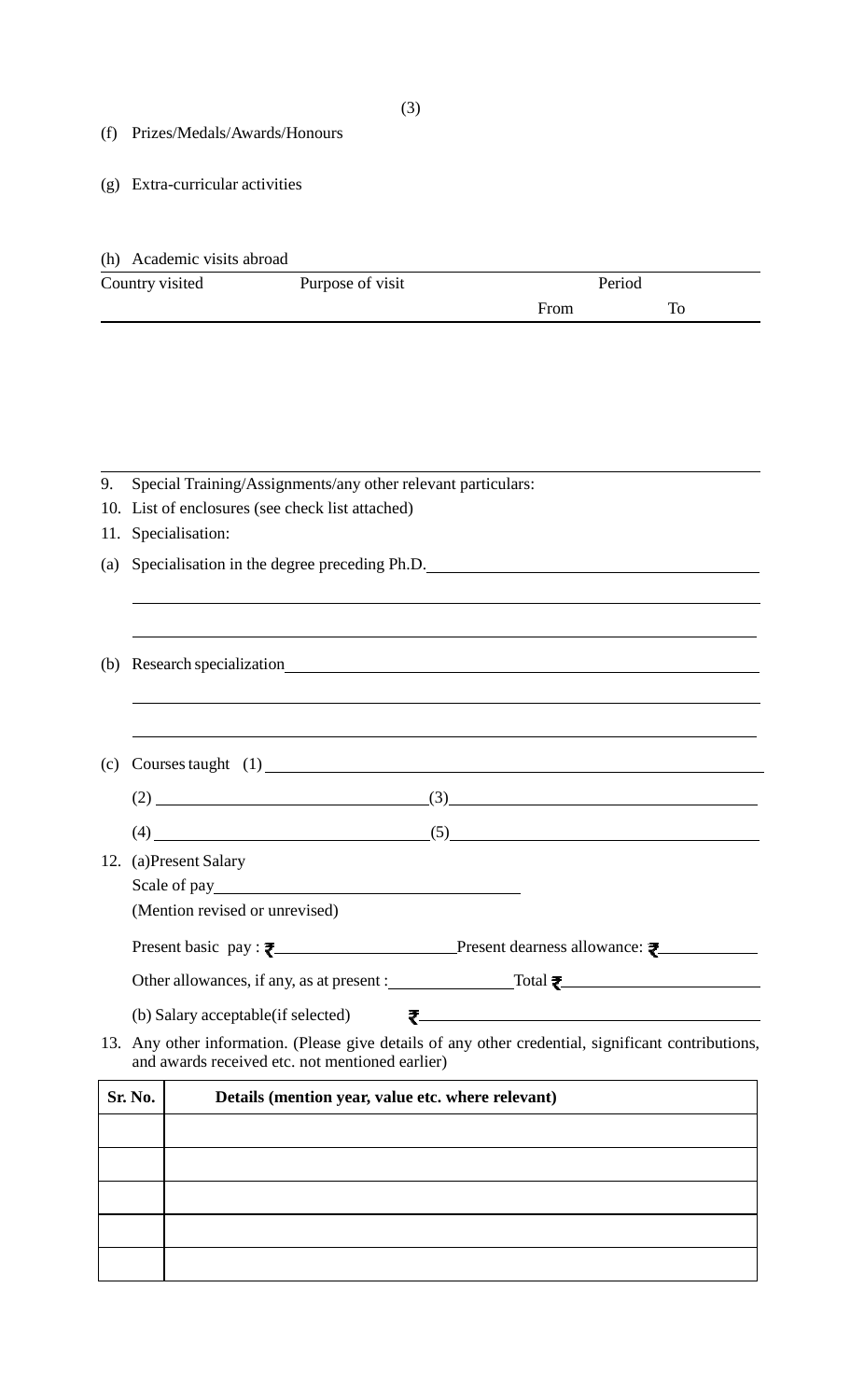14. Category-III API-Score based on PBAS as per UGC guidelines (only for the posts of Professor and Associate Professor. Separate sheet as per proforma attached with the instructions on website of this University).

### SIGNATURE

Place : Dated :

### **VERIFICATION :**

I hereby declare that the entries in this form are true to the best of my knowledge and belief. If at any time I am found to have concealed any material information or given any false details, my appointment shall be liable to be summarily terminated without notice or compensation.

**Full signature of the applicant**

**Place:**

Date: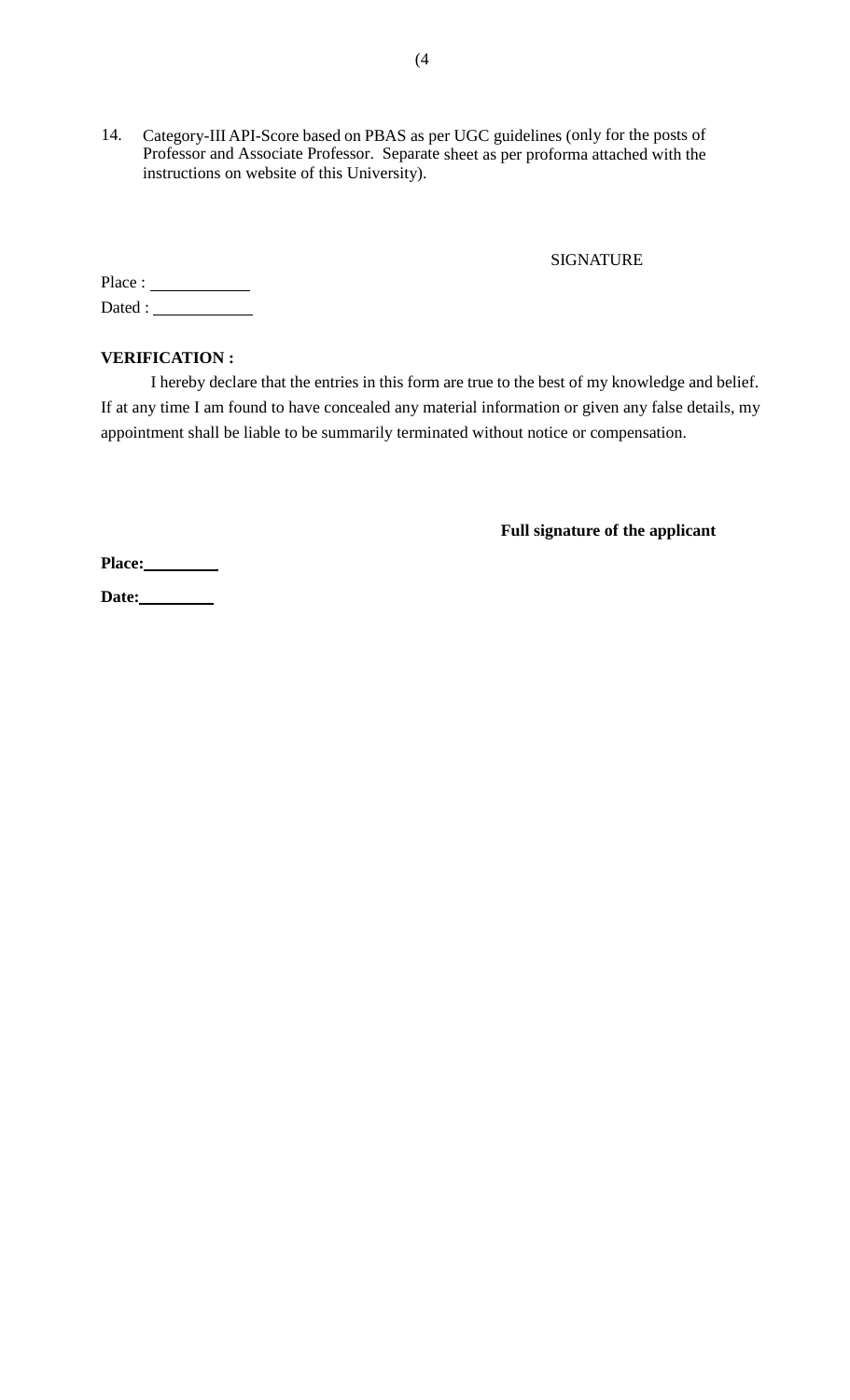#### **List of enclosures : (check list)**

The applicant must submit the following in the order given below and the enclosures attached be tick marked.

- (i) The application Form A1, duly filled and complete in all respects.
- (ii) The Summary sheet, Form A2 duly filled and complete in all respects.
- (iii) API Score based on PBAS as per UGC guidelines on a separate sheet (only for the posts of Professor and Associate Professor).
- (iv) Required fee as per advertisement through challan in the University Account.
- (v) Copy of caste certificate from the competent authority if you belong to SC/ BC/ EBC/ ESM/ PWD of the State.
- (vi) Attested copy of certificate of date of birth.
- (vii) Attested copies of diplomas, degrees and certificates (Originals should be produced when asked for).
- (viii) Attested copies of testimonials from two persons intimately acquainted with your work and character.
- (ix) One page Write-up on significant contributions/innovations through teaching research, design or any other innovative/creative activity during the past five years.
- (x) A list giving details of production of educational TV/Radio programmes Short Term/Continuing Education/Special Course conducted, course developed for UG/PG.
- (xi) Details of thesis supervised. (Attach a separate sheet giving full details of thesis supervised i.e. Degree, Title of Thesis, year of degree awarded, name of the student or scholar, co-supervisor, if any.)
- (xii) Details of Sponsored/Consultancy Projects handled. (Attach a separate sheet giving details of the Title, name of the sponsoring or funding agency, amount and duration of the Research and/or consultancy activities during the past five years be indicated separately.
- (xiii) Details of Research Publications (Attach a separate list for research publications and papers presented in conferences giving relevant details with regard to co-author, title, journal/publisher, year, page no., conference – place, month, year etc. for the above. Publications during the last five years indicate separately.
- (xiv) Three sets of reprints or photocopies of selected research papers as per requirement i.e. ten for Professor and five for Associate Professor which you consider as most significant of your contribution. (These could be returned on request)
- (xv) Details of Reviews/Designs/Feasibility Reports giving title, number of pages, name of agency for which prepared and co-authors, if any.
- (xvi) Details of patents/technology transfer cases.
- **Note:** Candidates for the post of Assistant Professor/Associate Professor or equivalent post should attach copies of grade/marks in course taken during PG/M.Tech./Ph.D. Programmes and abstract of Ph.D. thesis.